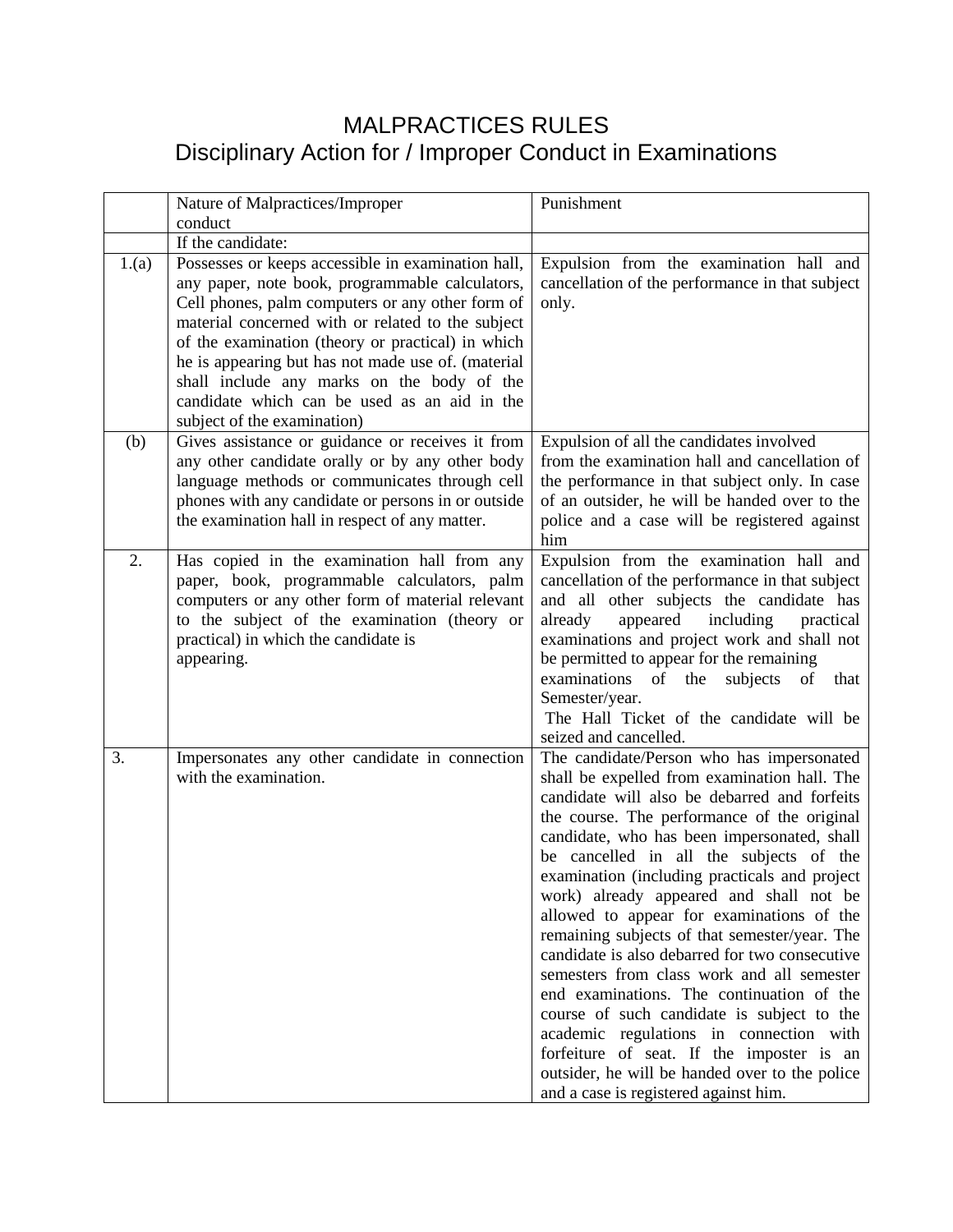| 4. | Smuggles in the Answer book or additional sheet<br>or takes out or arranges to send out the question<br>paper during the examination or answer book or<br>additional sheet, during or after the examination.                                                                                                                                                                                                                                                                                                                                                                                                                                                                                                                                                                                                                                                                                                                                                                                                                                   | Expulsion from the examination hall and<br>cancellation of performance in that subject<br>and all the other subjects the candidate has<br>appeared<br>including<br>already<br>practical<br>examinations and project work and shall not<br>be permitted for the remaining examinations<br>of the subjects of that semester/year. The<br>candidate is also debarred for two consecutive<br>semesters from class work and all semester<br>end examinations. The continuation of the<br>course by the candidate is subject to the<br>academic regulations in connection with<br>forfeiture<br>of seat. |
|----|------------------------------------------------------------------------------------------------------------------------------------------------------------------------------------------------------------------------------------------------------------------------------------------------------------------------------------------------------------------------------------------------------------------------------------------------------------------------------------------------------------------------------------------------------------------------------------------------------------------------------------------------------------------------------------------------------------------------------------------------------------------------------------------------------------------------------------------------------------------------------------------------------------------------------------------------------------------------------------------------------------------------------------------------|----------------------------------------------------------------------------------------------------------------------------------------------------------------------------------------------------------------------------------------------------------------------------------------------------------------------------------------------------------------------------------------------------------------------------------------------------------------------------------------------------------------------------------------------------------------------------------------------------|
| 5. | Uses objectionable, abusive or offensive language<br>in the answer paper or in letters to the examiners<br>or writes to the examiner requesting him to award<br>pass marks.                                                                                                                                                                                                                                                                                                                                                                                                                                                                                                                                                                                                                                                                                                                                                                                                                                                                    | Cancellation of the performance in that<br>subject.                                                                                                                                                                                                                                                                                                                                                                                                                                                                                                                                                |
| 6. | Refuses to obey the orders of the Chief<br>Superintendent / Asst. Superintendent /<br>any<br>officer on duty or misbehaves or creates<br>disturbance of any kind in and around the<br>examination hall or organizes a walk out or<br>instigates others to walk out, or threatens the<br>officer-in charge or any person on duty in or<br>outside the examination hall of any injury to his<br>person or to any of his relations whether by<br>words, either spoken or written or by signs or by<br>visible representation, assaults the officer-in-<br>charge, or any person on duty in or outside the<br>examination hall or any of his relations, or<br>indulges in any other act of misconduct or<br>mischief which results in damage to or destruction<br>of property in the examination hall or any part of<br>the College campus or engages in any other act<br>which in the opinion of the officer on duty<br>amounts to use of unfair means or misconduct or<br>has the tendency to disrupt the orderly conduct of<br>the examination. | In Case of students, they shall be expelled<br>from examination halls and cancellation of<br>their performance in that subject and all other<br>subjects the candidate(s) has (have) already<br>appeared and shall not be permitted to appear<br>for the remaining examinations of the subjects<br>of that semester / year. The candidates also<br>are debarred and forfeit their seats. In case of<br>outsiders, they will be handed over to the<br>police and a police case is registered against<br>them.                                                                                       |
| 7. | Leaves the examination hall taking away answer<br>script or intentionally tears of the script or any<br>part thereof inside or outside the examination hall.                                                                                                                                                                                                                                                                                                                                                                                                                                                                                                                                                                                                                                                                                                                                                                                                                                                                                   | Expulsion from the examination hall and<br>cancellation of performance in that subject<br>and all the other subjects the candidate has<br>already<br>appeared<br>including<br>practical<br>examinations and project work and shall not<br>be permitted for the remaining examinations<br>of the subjects of that semester/year. The<br>candidate will also be debarred for two<br>consecutive semesters from class work and all<br>semester end examinations. The continuation<br>of the course by the candidate is subject to the<br>academic regulations in connection with                      |